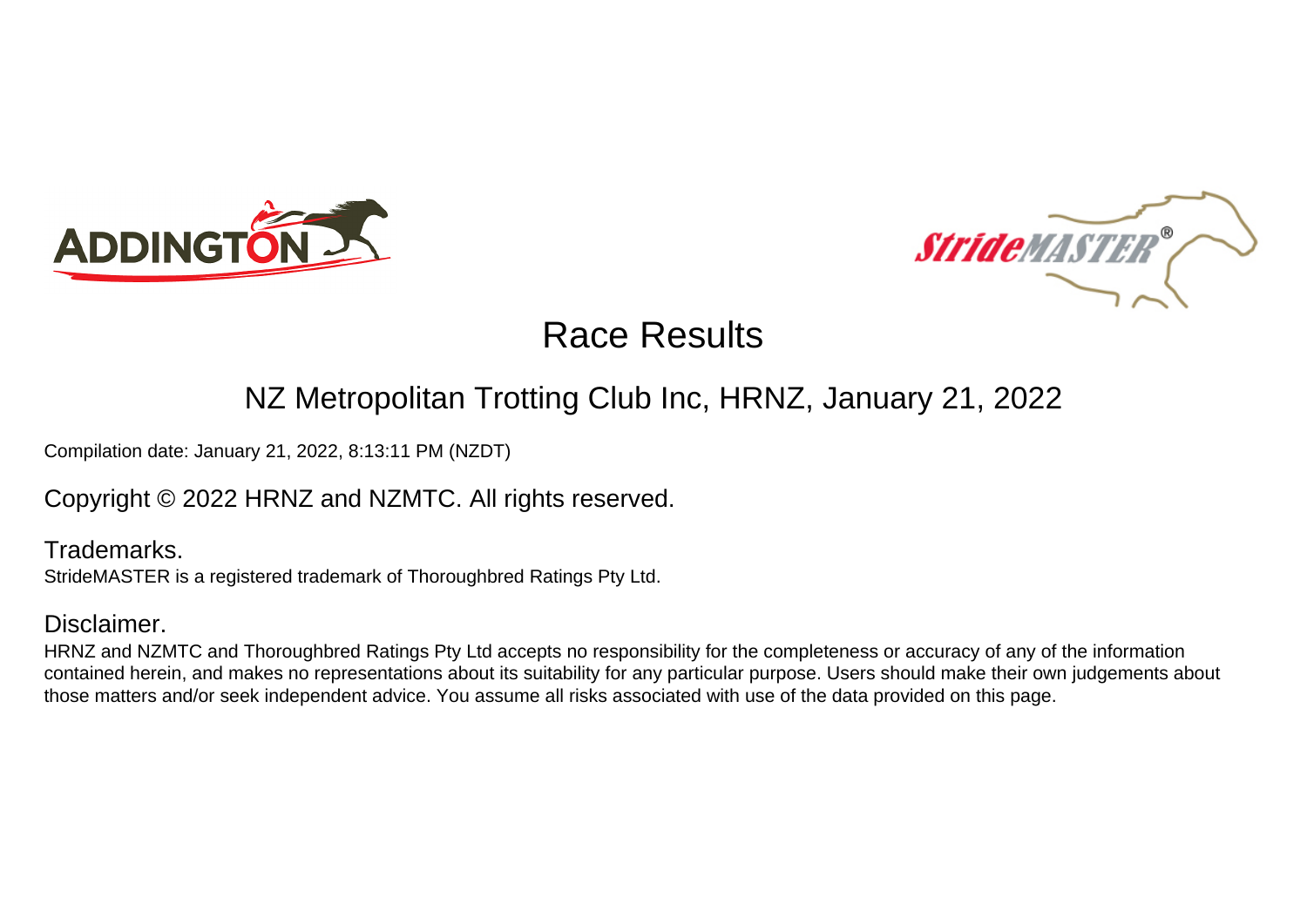



### January 21, 2022, Race 7, TERRANOVA RACING HANDICAP TROT, Distance 2600m, Addington - Survey 3200m

|     | Result TAB no. | Horse (Barrier)              | 2600 to | 2400m to |
|-----|----------------|------------------------------|---------|----------|
| 1st | 2              | Bitamuscle (8)               | 2400m   | 2200m    |
|     |                | Position in running (margin) |         | 1(0.0)   |
|     |                | Sectional time (s)           | 16.53   | 15.59    |
|     |                | Cumulative time (s)          | 195.68  | 179.15   |
|     |                | Speed (m/s)                  | 12.10   | 12.83    |
|     |                | Stride length (m)            | 5.47    | 5.96     |
|     |                | Stride duration (s)          | 0.441   | 0.464    |
|     |                | Stride efficiency (%)        | 46.68   | 55.46    |
|     |                | Stride count                 | 36.59   | 33.57    |

Disclaimer.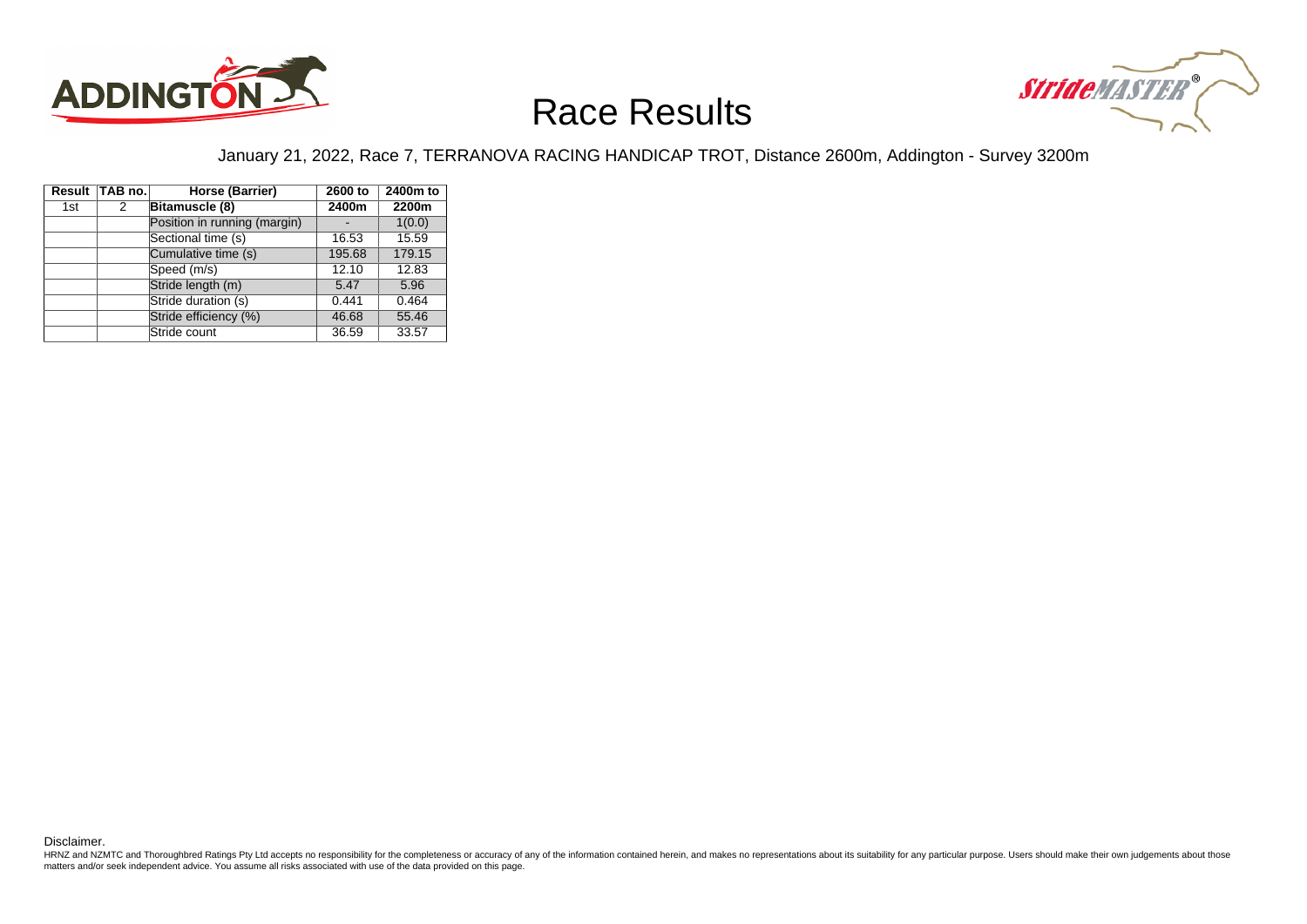



### January 21, 2022, Race 7, TERRANOVA RACING HANDICAP TROT, Distance 2600m, Addington - Survey 3200m

|     | Result TAB no. | Horse (Barrier)              | 2200m to | 2000m to | 1800m to | 1600m to | 1400m to | 1200m to | 1000m to | 800m to | 600m to | 400m to | 200 <sub>m</sub> to | <b>Total or</b> | Margin |
|-----|----------------|------------------------------|----------|----------|----------|----------|----------|----------|----------|---------|---------|---------|---------------------|-----------------|--------|
| 1st |                | Bitamuscle (8)               | 2000m    | 1800m    | 1600m    | 400m     | 1200m    | 1000m    | 800m     | 600m    | 400m    | 200m    | <b>WP</b>           | Average         |        |
|     |                | Position in running (margin) | 1(0.0)   | 1(0.0)   | 1(0.0)   | 1(0.0)   | 1(0.0)   | 1(0.0)   | 1(0.0)   | 1(0.0)  | 1(0.0)  | 1(0.0)  | 1(0.0)              |                 | 0.00   |
|     |                | Sectional time (s)           | 15.52    | 14.90    | 15.37    | 15.34    | 14.87    | 15.01    | 15.22    | 14.52   | 14.45   | 14.10   | 14.26               |                 |        |
|     |                | Cumulative time (s)          | 163.56   | 148.04   | 133.14   | 117.77   | 102.43   | 87.56    | 72.55    | 57.33   | 42.81   | 28.36   | 14.26               | 3:15.68         |        |
|     |                | Speed (m/s)                  | 12.89    | 13.42    | 13.01    | 13.04    | 13.45    | 13.32    | 13.14    | 13.77   | 13.84   | 14.18   | 14.03               | 13.29           |        |
|     |                | Stride length (m)            | 5.94     | 6.12     | 6.01     | 6.03     | 6.14     | 6.15     | 6.04     | 6.25    | 6.18    | 6.16    | 6.12                | 6.04            |        |
|     |                | Stride duration (s)          | 0.461    | 0.456    | 0.462    | 0.462    | 0.457    | 0.462    | 0.460    | 0.453   | 0.446   | 0.434   | 0.436               | 0.454           |        |
|     |                | Stride efficiency (%)        | 55.06    | 58.58    | 56.51    | 56.80    | 59.01    | 59.12    | 57.04    | 60.97   | 59.62   | 59.31   | 58.50               | 56.96           |        |
|     |                | Stride count                 | 33.69    | 32.66    | 33.26    | 33.17    | 32.55    | 32.52    | 33.10    | 32.02   | 32.38   | 32.46   | 32.69               | 430.66          |        |













Note: Horizontal distance axis grid lines are 200m furlongs.

Disclaimer.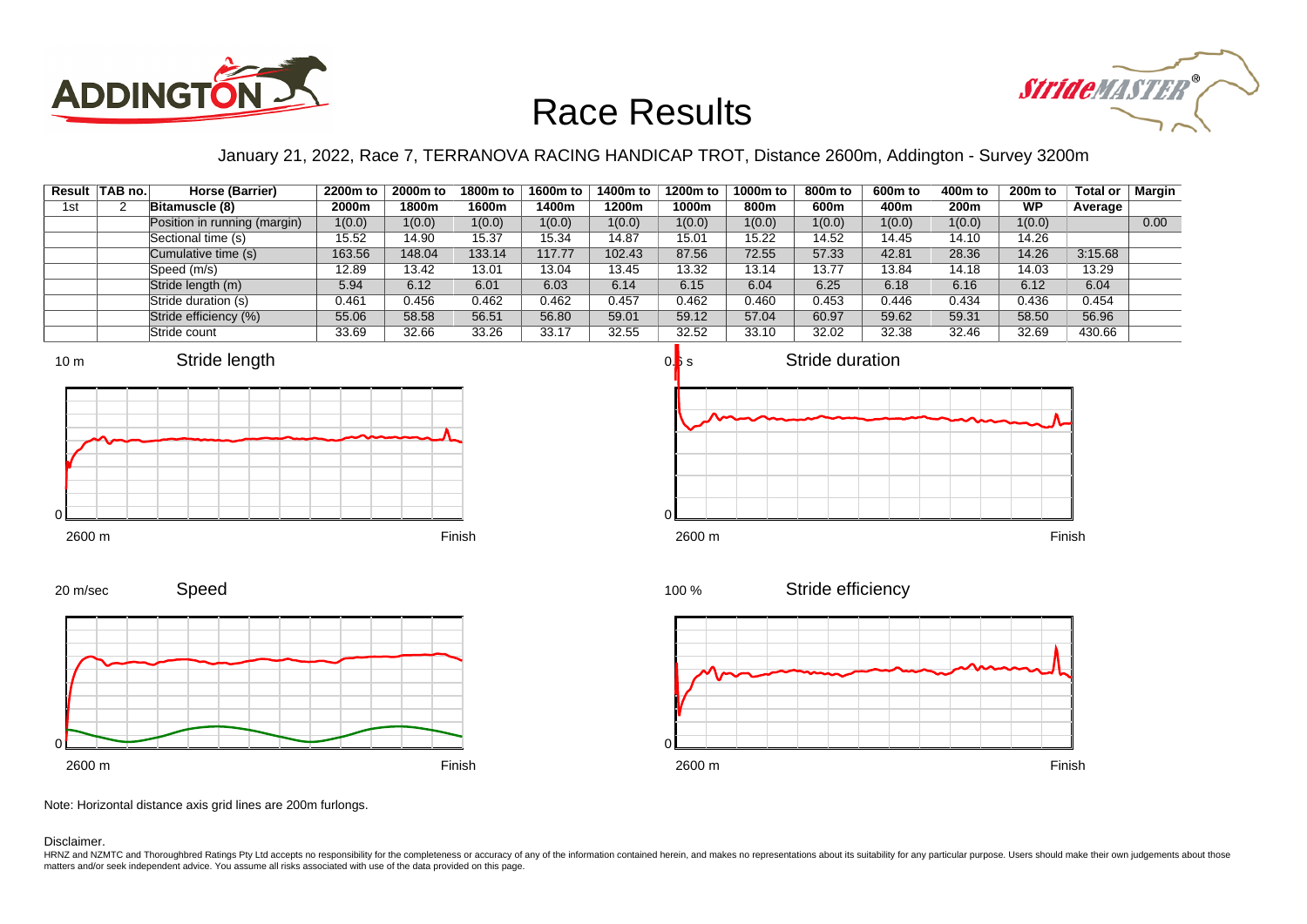



### January 21, 2022, Race 7, TERRANOVA RACING HANDICAP TROT, Distance 2600m, Addington - Survey 3200m

|                 | Result TAB no. | Horse (Barrier)              | 2600 to | 2400m to |
|-----------------|----------------|------------------------------|---------|----------|
| 2 <sub>nd</sub> | 4              | The Player (5)               | 2400m   | 2200m    |
|                 |                | Position in running (margin) |         | 4(7.4)   |
|                 |                | Sectional time (s)           | 17.70   | 15.48    |
|                 |                | Cumulative time (s)          | 195.81  | 178.11   |
|                 |                | Speed (m/s)                  | 11.30   | 12.92    |
|                 |                | Stride length (m)            | 5.28    | 5.66     |
|                 |                | Stride duration (s)          | 0.422   | 0.438    |
|                 |                | Stride efficiency (%)        | 43.59   | 50.02    |
|                 |                | Stride count                 | 37.87   | 35.35    |

Disclaimer.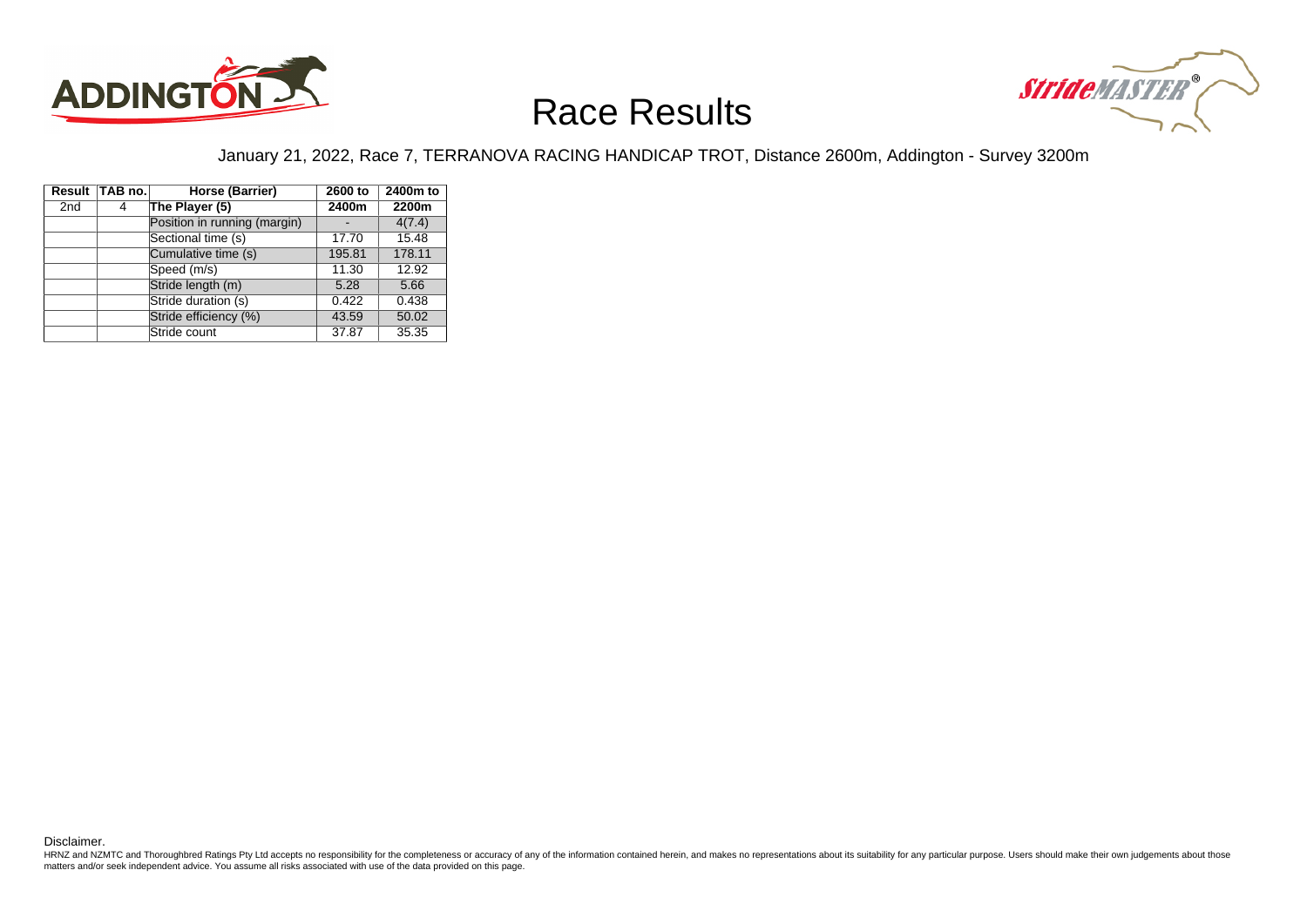



### January 21, 2022, Race 7, TERRANOVA RACING HANDICAP TROT, Distance 2600m, Addington - Survey 3200m

|                 | Result TAB no. | Horse (Barrier)              | 2200m to | 2000m to | 1800m to | 1600m to | 1400m to | 1200m to | 1000m to | 800m to | 600m to | 400m to          | $200m$ to | <b>Total or</b> | Margin |
|-----------------|----------------|------------------------------|----------|----------|----------|----------|----------|----------|----------|---------|---------|------------------|-----------|-----------------|--------|
| 2 <sub>nd</sub> |                | The Player (5)               | 2000m    | 1800m    | 1600m    | 1400m    | 1200m    | 1000m    | 800m     | 600m    | 400m    | 200 <sub>m</sub> | <b>WP</b> | Average         |        |
|                 |                | Position in running (margin) | 3(6.8)   | 3(6.0)   | 3(5.5)   | 3(4.7)   | 3(4.2)   | 3(3.8)   | 3(3.4)   | 4(3.6)  | 5(3.7)  | 5(3.6)           | 4(3.4)    |                 | 0.70   |
|                 |                | Sectional time (s)           | 15.39    | 14.82    | 15.23    | 15.25    | 14.81    | 14.95    | 15.25    | 14.54   | 14.43   | 14.06            | 13.90     |                 |        |
|                 |                | Cumulative time (s)          | 162.63   | 147.24   | 132.42   | 117.19   | 101.94   | 87.13    | 72.18    | 56.93   | 42.39   | 27.96            | 13.90     | 3:15.81         |        |
|                 |                | Speed (m/s)                  | 13.00    | 13.50    | 13.13    | 13.11    | 13.50    | 13.38    | 13.11    | 13.76   | 13.86   | 14.22            | 14.39     | 13.28           |        |
|                 |                | Stride length (m)            | 5.60     | 5.77     | 5.72     | 5.82     | 6.01     | 5.91     | 5.76     | 5.98    | 5.92    | 5.85             | 5.76      | 5.77            |        |
|                 |                | Stride duration (s)          | 0.431    | 0.428    | 0.436    | 0.443    | 0.445    | 0.442    | 0.439    | 0.434   | 0.427   | 0.411            | 0.400     | 0.434           |        |
|                 |                | Stride efficiency (%)        | 48.97    | 52.02    | 51.14    | 52.86    | 56.36    | 54.57    | 51.92    | 55.82   | 54.83   | 53.55            | 51.83     | 51.95           |        |
|                 |                | Stride count                 | 35.73    | 34.66    | 34.96    | 34.39    | 33.30    | 33.85    | 34.70    | 33.46   | 33.76   | 34.17            | 34.73     | 450.93          |        |



















Note: Horizontal distance axis grid lines are 200m furlongs.

#### Disclaimer.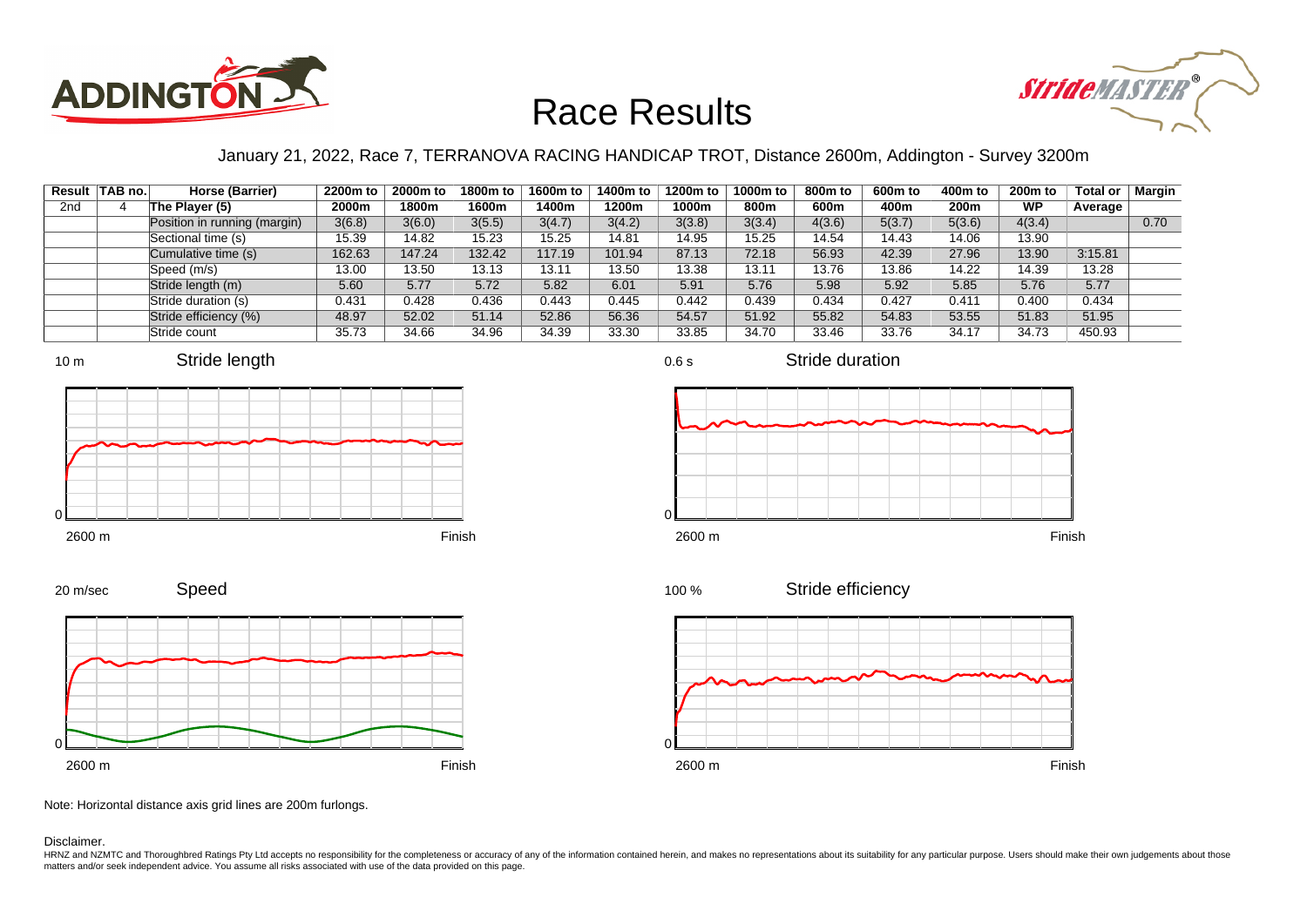



### January 21, 2022, Race 7, TERRANOVA RACING HANDICAP TROT, Distance 2600m, Addington - Survey 3200m

|     | Result TAB no. | Horse (Barrier)              | 2600 to | 2400m to |
|-----|----------------|------------------------------|---------|----------|
| 3rd |                | Andoverlov (6)               | 2400m   | 2200m    |
|     |                | Position in running (margin) |         | 2(0.6)   |
|     |                | Sectional time (s)           | 16.61   | 15.86    |
|     |                | Cumulative time (s)          | 195.96  | 179.35   |
|     |                | Speed (m/s)                  | 12.04   | 12.61    |
|     |                | Stride length (m)            | 5.51    | 6.06     |
|     |                | Stride duration (s)          | 0.454   | 0.481    |
|     |                | Stride efficiency (%)        | 47.39   | 57.36    |
|     |                | Stride count                 | 36.32   | 33.01    |

Disclaimer.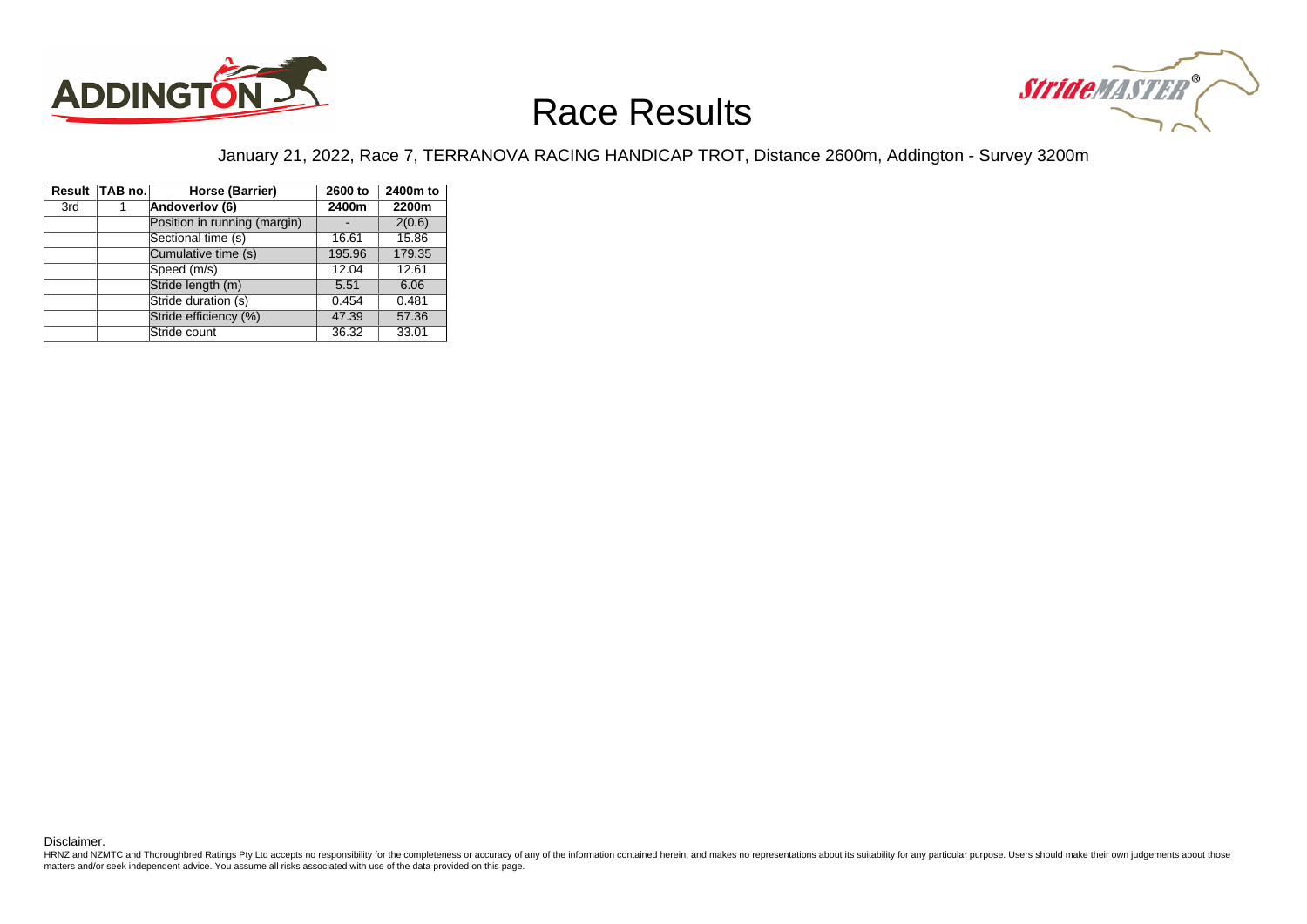



### January 21, 2022, Race 7, TERRANOVA RACING HANDICAP TROT, Distance 2600m, Addington - Survey 3200m

|     | Result TAB no. | Horse (Barrier)              | 2200m to | 2000m to | 1800m to | 1600m to | 1400m to | 1200m to | 1000m to | 800m to | 600m to | 400m to          | 200 <sub>m</sub> to | <b>Total or</b> | Margin |
|-----|----------------|------------------------------|----------|----------|----------|----------|----------|----------|----------|---------|---------|------------------|---------------------|-----------------|--------|
| 3rd |                | Andoverlov (6)               | 2000m    | 1800m    | 1600m    | l 400m   | 1200m    | 1000m    | 800m     | 600m    | 400m    | 200 <sub>m</sub> | <b>WP</b>           | Average         |        |
|     |                | Position in running (margin) | 2(2.2)   | 2(2.4)   | 2(2.1)   | 2(1.9)   | 2(1.9)   | 2(1.4)   | 2(1.7)   | 2(1.8)  | 3(2.2)  | 3(1.9)           | 3(1.5)              |                 | 1.60   |
|     |                | Sectional time (s)           | 15.54    | 14.86    | 15.34    | 15.32    | 14.80    | 15.05    | 15.24    | 14.58   | 14.40   | 14.04            | 14.32               |                 |        |
|     |                | Cumulative time (s)          | 163.49   | 147.95   | 133.09   | 117.75   | 102.43   | 87.63    | 72.58    | 57.34   | 42.76   | 28.36            | 14.32               | 3:15.96         |        |
|     |                | Speed (m/s)                  | 12.87    | 13.46    | 13.04    | 13.05    | 13.51    | 13.29    | 13.12    | 13.72   | 13.89   | 14.25            | 13.97               | 13.27           |        |
|     |                | Stride length (m)            | 6.21     | 6.49     | 6.42     | 6.46     | 6.66     | 6.55     | 6.45     | 6.64    | 6.69    | 6.61             | 6.43                | 6.38            |        |
|     |                | Stride duration (s)          | 0.483    | 0.482    | 0.492    | 0.495    | 0.493    | 0.493    | 0.492    | 0.484   | 0.482   | 0.464            | 0.461               | 0.481           |        |
|     |                | Stride efficiency (%)        | 60.32    | 65.79    | 64.38    | 65.15    | 69.34    | 66.96    | 65.06    | 68.82   | 70.01   | 68.31            | 64.68               | 63.65           |        |
|     |                | Stride count                 | 32.19    | 30.82    | 31.16    | 30.97    | 30.02    | 30.55    | 31.00    | 30.14   | 29.88   | 30.25            | 31.09               | 407.40          |        |











Note: Horizontal distance axis grid lines are 200m furlongs.

Disclaimer.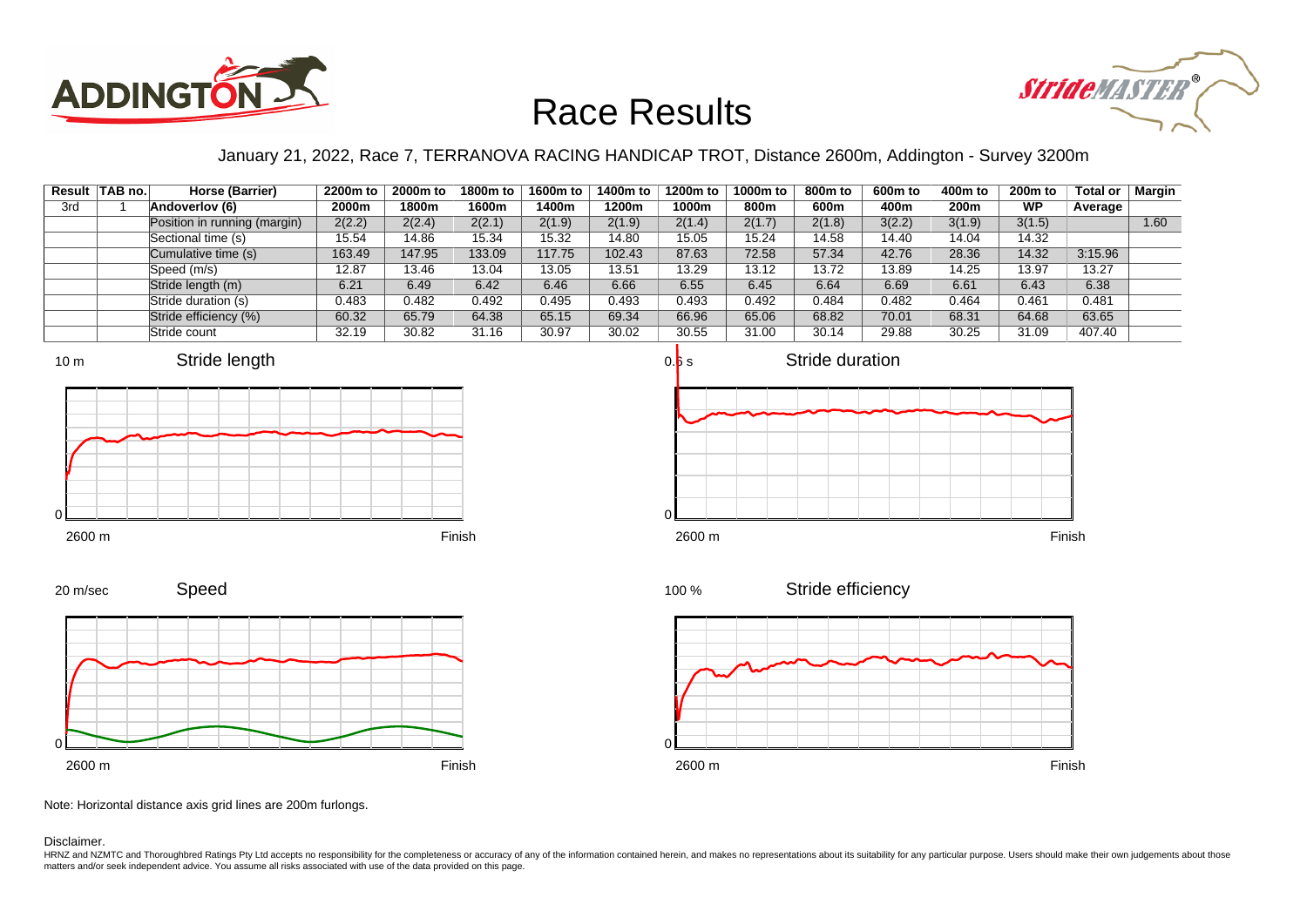



### January 21, 2022, Race 7, TERRANOVA RACING HANDICAP TROT, Distance 2600m, Addington - Survey 3200m

|     | Result TAB no. | Horse (Barrier)              | 2600 to | 2400m to |
|-----|----------------|------------------------------|---------|----------|
| 4th | 8              | The Dominator (9)            | 2400m   | 2200m    |
|     |                | Position in running (margin) |         | 7(13.8)  |
|     |                | Sectional time (s)           | 18.62   | 15.53    |
|     |                | Cumulative time (s)          | 196.12  | 177.50   |
|     |                | Speed (m/s)                  | 10.74   | 12.88    |
|     |                | Stride length (m)            | 6.10    | 6.34     |
|     |                | Stride duration (s)          | 0.480   | 0.493    |
|     |                | Stride efficiency (%)        | 58.17   | 62.88    |
|     |                | Stride count                 | 32.78   | 31.53    |

Disclaimer.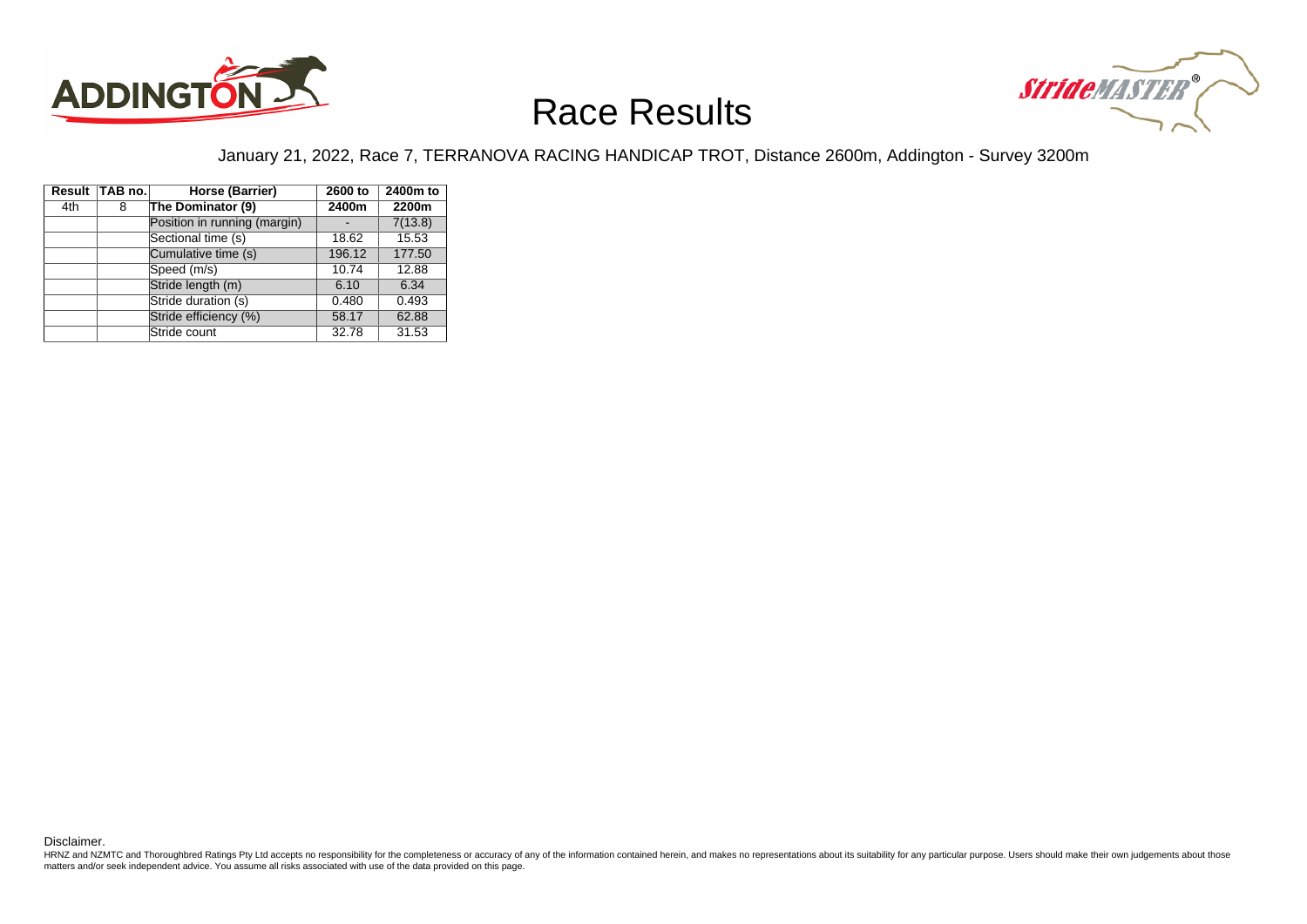



### January 21, 2022, Race 7, TERRANOVA RACING HANDICAP TROT, Distance 2600m, Addington - Survey 3200m

|     | Result TAB no. | Horse (Barrier)              | 2200m to | 2000m to | 1800m to | 1600m to | 1400m to | 1200m to | 1000m to | 800m to | 600m to | 400m to | <b>200m to</b> | <b>Total or</b> | Margin |
|-----|----------------|------------------------------|----------|----------|----------|----------|----------|----------|----------|---------|---------|---------|----------------|-----------------|--------|
| 4th |                | The Dominator (9)            | 2000m    | 1800m    | 1600m    | 400m     | 1200m    | 1000m    | 800m     | 600m    | 400m    | 200m    | <b>WP</b>      | Average         |        |
|     |                | Position in running (margin) | 6(13.4)  | 6(13.2)  | 6(11.9)  | 6(11.8)  | 6(10.6)  | 6(8.7)   | 7(7.3)   | 7(6.0)  | 6(4.7)  | 6(5.2)  | 6(5.2)         |                 | 2.40   |
|     |                | Sectional time (s)           | 15.49    | 14.69    | 15.35    | 15.14    | 14.56    | 14.77    | 15.01    | 14.30   | 14.52   | 14.10   | 14.04          |                 |        |
|     |                | Cumulative time (s)          | 161.97   | 146.48   | 131.79   | 116.44   | 101.30   | 86.74    | 71.97    | 56.96   | 42.66   | 28.14   | 14.04          | 3:16.12         |        |
|     |                | Speed (m/s)                  | 12.91    | 13.61    | 13.03    | 13.21    | 13.74    | 13.54    | 13.32    | 13.99   | 13.77   | 14.18   | 14.25          | 13.26           |        |
|     |                | Stride length (m)            | 6.32     | 6.65     | 6.42     | 6.51     | 6.71     | 6.62     | 6.43     | 6.75    | 6.55    | 6.59    | 6.55           | 6.50            |        |
|     |                | Stride duration (s)          | 0.489    | 0.488    | 0.493    | 0.493    | 0.488    | 0.489    | 0.482    | 0.483   | 0.476   | 0.464   | 0.460          | 0.490           |        |
|     |                | Stride efficiency (%)        | 62.39    | 69.05    | 64.49    | 66.26    | 70.29    | 68.47    | 64.55    | 71.30   | 67.14   | 67.86   | 66.99          | 66.00           |        |
|     |                | Stride count                 | 31.65    | 30.09    | 31.13    | 30.71    | 29.82    | 30.21    | 31.12    | 29.61   | 30.51   | 30.35   | 30.55          | 400.06          |        |









0.6 s

```
2600 m Finish
```




Speed 20 m/sec



Note: Horizontal distance axis grid lines are 200m furlongs.

Disclaimer.

HRNZ and NZMTC and Thoroughbred Ratings Pty Ltd accepts no responsibility for the completeness or accuracy of any of the information contained herein, and makes no representations about its suitability for any particular p matters and/or seek independent advice. You assume all risks associated with use of the data provided on this page.

Stride duration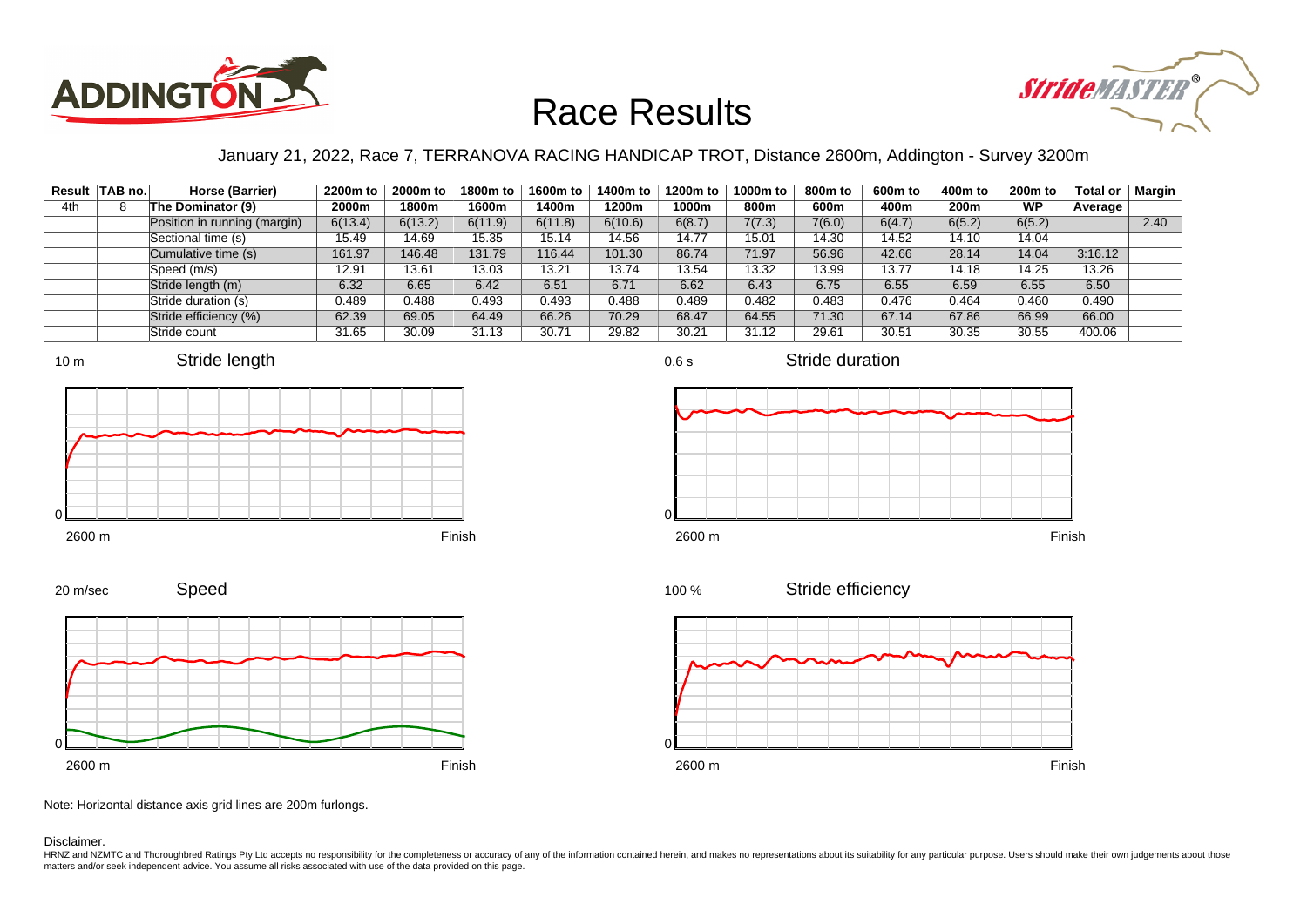



### January 21, 2022, Race 7, TERRANOVA RACING HANDICAP TROT, Distance 2600m, Addington - Survey 3200m

|     | Result TAB no. | Horse (Barrier)              | 2600 to | 2400m to |
|-----|----------------|------------------------------|---------|----------|
| 5th | 5              | Gold Chain (0)               | 2400m   | 2200m    |
|     |                | Position in running (margin) |         | 5(10.3)  |
|     |                | Sectional time (s)           | 18.06   | 15.31    |
|     |                | Cumulative time (s)          | 196.12  | 178.06   |
|     |                | Speed (m/s)                  | 11.08   | 13.06    |
|     |                | Stride length (m)            | 6.13    | 6.60     |
|     |                | Stride duration (s)          | 0.512   | 0.505    |
|     |                | Stride efficiency (%)        | 58.78   | 68.01    |
|     |                | Stride count                 | 32.61   | 30.32    |

Disclaimer.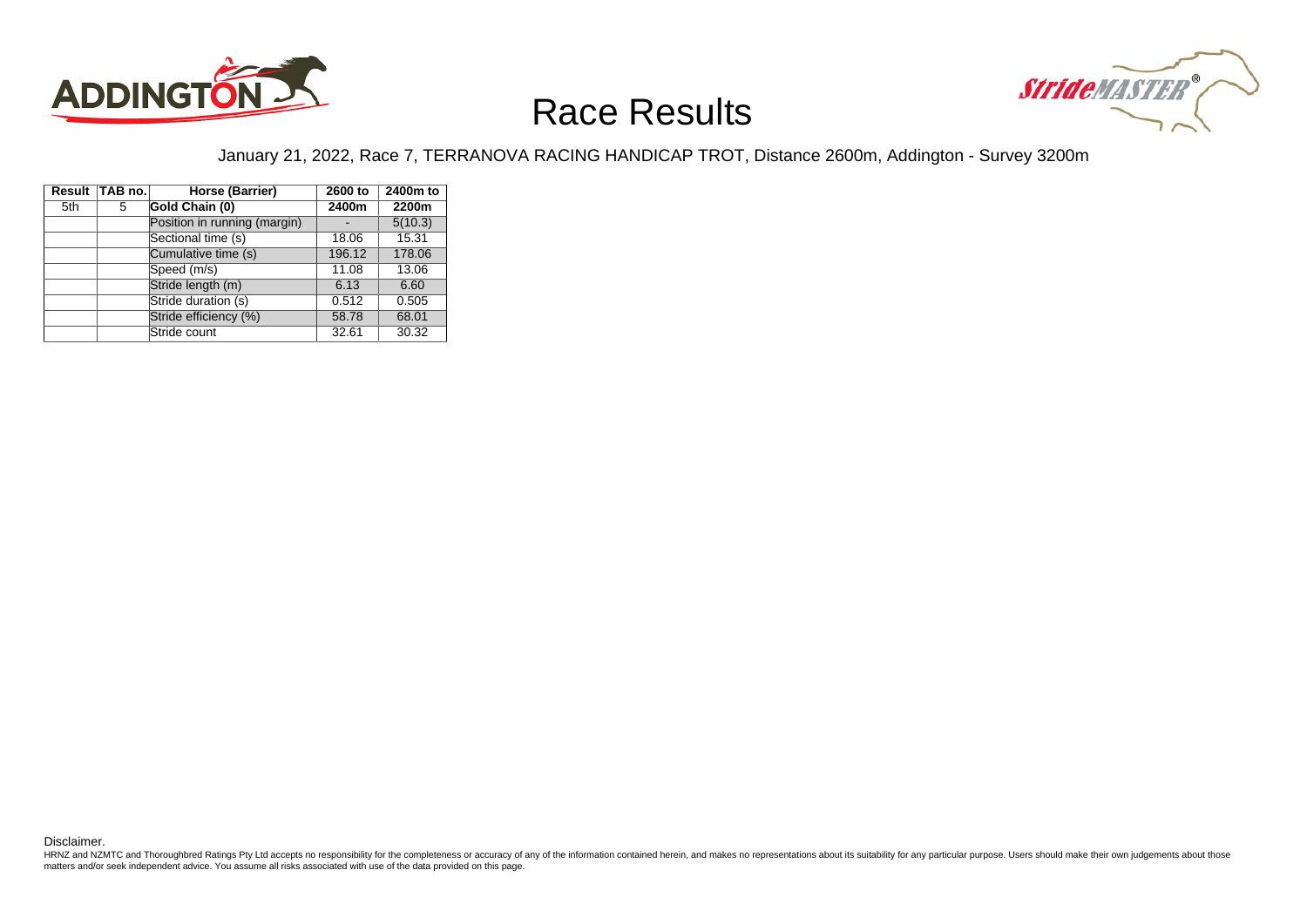



### January 21, 2022, Race 7, TERRANOVA RACING HANDICAP TROT, Distance 2600m, Addington - Survey 3200m

|     | Result TAB no. | Horse (Barrier)              | 2200m to | 2000m to | 1800m to | 1600m to | 1400m to | 1200m to | 1000m to | 800m to | 600m to | 400m to | 200 <sub>m</sub> to | Total or | <b>Margin</b> |
|-----|----------------|------------------------------|----------|----------|----------|----------|----------|----------|----------|---------|---------|---------|---------------------|----------|---------------|
| 5th |                | Gold Chain (0)               | 2000m    | 1800m    | 1600m    | 1400m    | 1200m    | 1000m    | 800m     | 600m    | 400m    | 200m    | <b>WP</b>           | Average  |               |
|     |                | Position in running (margin) | 4(8.6)   | 4(8.0)   | 4(7.5)   | 4(6.9)   | 4(6.6)   | 4(4.8)   | 4(3.5)   | 3(2.2)  | 2(1.5)  | 2(0.6)  | 2(1.0)              |          | 2.50          |
|     |                | Sectional time (s)           | 15.42    | 14.82    | 15.26    | 15.28    | 14.57    | 14.79    | 15.01    | 14.40   | 14.30   | 14.16   | 14.74               |          |               |
|     |                | Cumulative time (s)          | 162.75   | 147.33   | 132.51   | 117.25   | 101.97   | 87.40    | 72.61    | 57.60   | 43.20   | 28.90   | 14.74               | 3:16.12  |               |
|     |                | Speed (m/s)                  | 12.97    | 13.50    | 13.11    | 13.09    | 13.73    | 13.52    | 13.32    | 13.89   | 13.99   | 14.12   | 13.57               | 13.26    |               |
|     |                | Stride length (m)            | 6.45     | 6.70     | 6.53     | 6.61     | 6.83     | 6.64     | 6.48     | 6.84    | 6.53    | 6.42    | 6.40                | 6.55     |               |
|     |                | Stride duration (s)          | 0.497    | 0.496    | 0.498    | 0.505    | 0.498    | 0.491    | 0.486    | 0.493   | 0.467   | 0.455   | 0.472               | 0.494    |               |
|     |                | Stride efficiency (%)        | 64.99    | 70.07    | 66.65    | 68.26    | 73.00    | 68.94    | 65.63    | 73.19   | 66.60   | 64.48   | 64.08               | 66.97    |               |
|     |                | Stride count                 | 31.01    | 29.87    | 30.63    | 30.26    | 29.26    | 30.11    | 30.86    | 29.22   | 30.64   | 31.14   | 31.23               | 397.16   |               |















Stride efficiency



Note: Horizontal distance axis grid lines are 200m furlongs.

#### Disclaimer.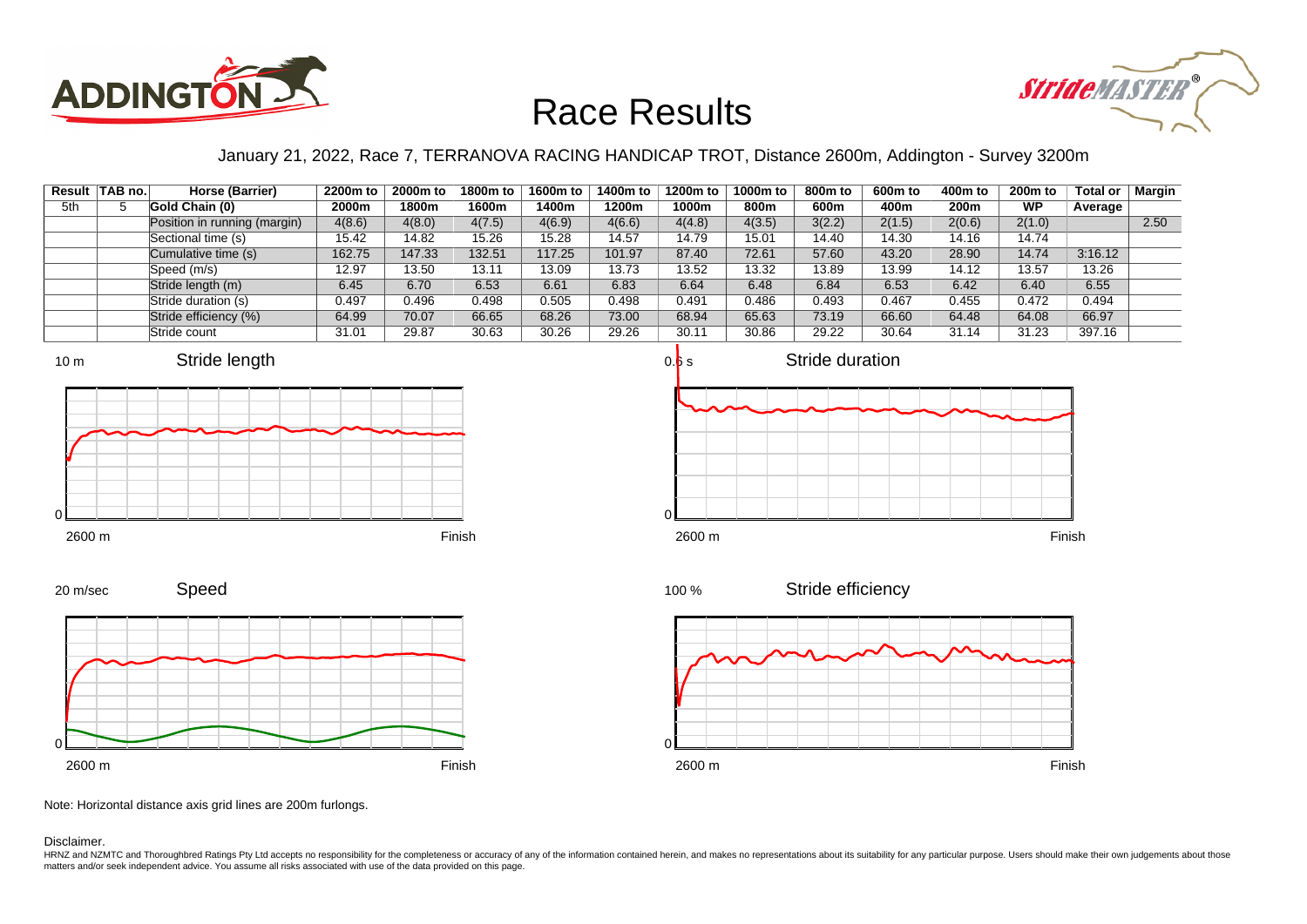



### January 21, 2022, Race 7, TERRANOVA RACING HANDICAP TROT, Distance 2600m, Addington - Survey 3200m

|     | Result TAB no. | Horse (Barrier)              | 2600 to | 2400m to |
|-----|----------------|------------------------------|---------|----------|
| 6th | 10             | Midnight Dash (4)            | 2400m   | 2200m    |
|     |                | Position in running (margin) |         | 9(18.4)  |
|     |                | Sectional time (s)           | 19.41   | 15.40    |
|     |                | Cumulative time (s)          | 196.37  | 176.96   |
|     |                | Speed (m/s)                  | 10.31   | 12.99    |
|     |                | Stride length (m)            | 6.05    | 6.21     |
|     |                | Stride duration (s)          | 0.466   | 0.479    |
|     |                | Stride efficiency (%)        | 57.11   | 60.33    |
|     |                | Stride count                 | 33.08   | 32.19    |

Disclaimer.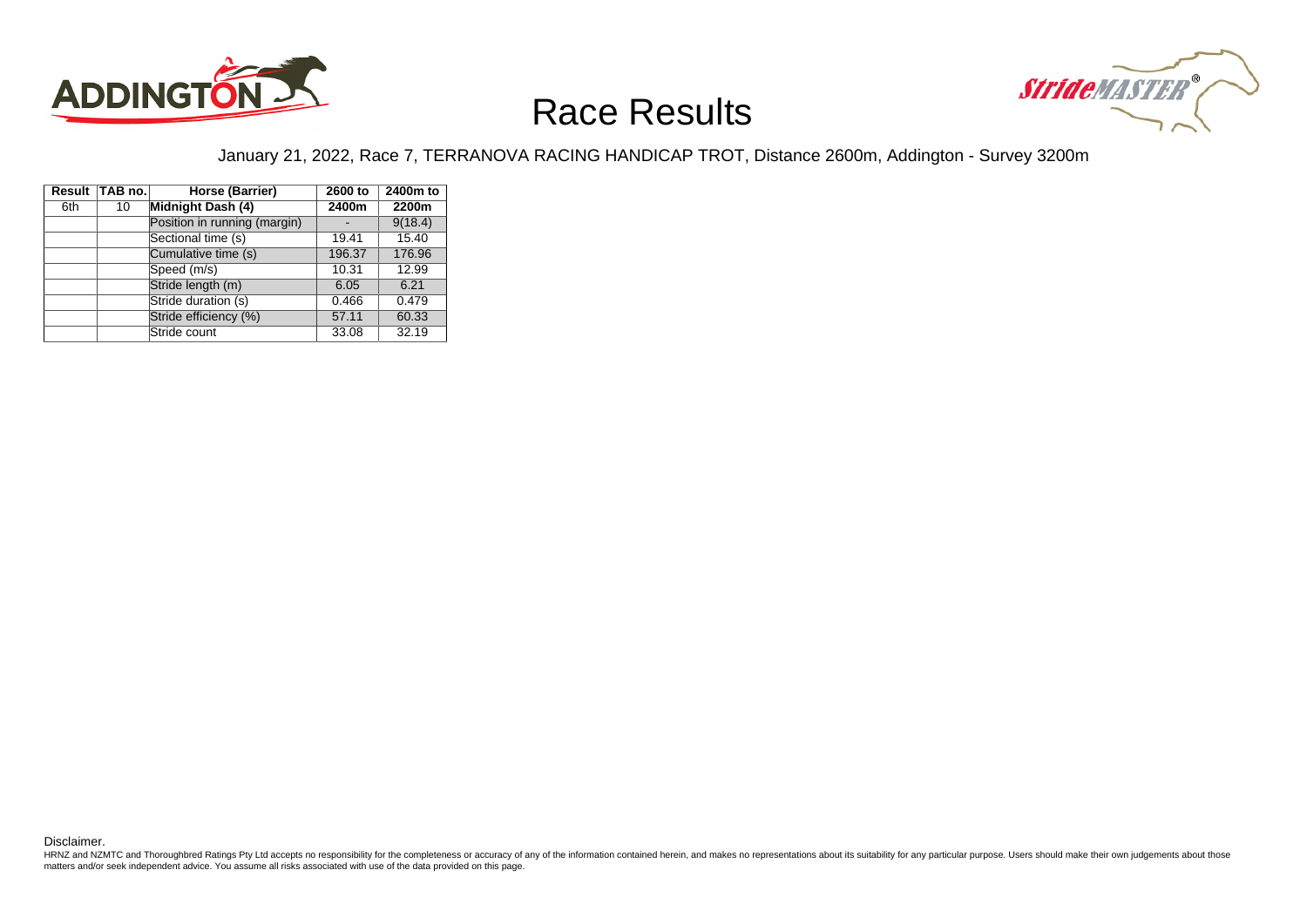



### January 21, 2022, Race 7, TERRANOVA RACING HANDICAP TROT, Distance 2600m, Addington - Survey 3200m

|     | Result TAB no. | Horse (Barrier)              | 2200m to | 2000m to | 1800m to | 1600m to | 1400m to | 1200m to | 1000m to | 800m to | 600m to | 400m to | $200m$ to | Total or | Margin |
|-----|----------------|------------------------------|----------|----------|----------|----------|----------|----------|----------|---------|---------|---------|-----------|----------|--------|
| 6th | 10             | Midnight Dash (4)            | 2000m    | 1800m    | 1600m    | 400m     | 1200m    | 1000m    | 800m     | 600m    | 400m    | 200m    | <b>WP</b> | Average  |        |
|     |                | Position in running (margin) | 8(17.3)  | 8(18.4)  | 8(16.6)  | 8(15.8)  | 8(14.4)  | 9(12.8)  | 9(11.4)  | 9(10.1) | 9(8.6)  | 9(8.8)  | 8(6.6)    |          | 3.90   |
|     |                | Sectional time (s)           | 15.70    | 14.60    | 15.23    | 15.12    | 14.61    | 14.77    | 15.01    | 14.26   | 14.49   | 13.73   | 14.04     |          |        |
|     |                | Cumulative time (s)          | 161.56   | 145.86   | 131.26   | 16.03    | 100.91   | 86.30    | 71.53    | 56.52   | 42.26   | 27.77   | 14.04     | 3:16.37  |        |
|     |                | Speed (m/s)                  | 12.74    | 13.70    | 13.13    | 13.23    | 13.69    | 13.54    | 13.32    | 14.03   | 13.80   | 14.57   | 14.25     | 13.24    |        |
|     |                | Stride length (m)            | 6.08     | 6.37     | 6.20     | 6.19     | 6.47     | 6.32     | 6.17     | 6.44    | 6.20    | 6.08    | 6.22      | 6.23     |        |
|     |                | Stride duration (s)          | 0.477    | 0.465    | 0.473    | 0.468    | 0.472    | 0.467    | 0.463    | 0.459   | 0.449   | 0.418   | 0.437     | 0.470    |        |
|     |                | Stride efficiency (%)        | 57.82    | 63.31    | 60.15    | 59.81    | 65.38    | 62.38    | 59.51    | 64.79   | 60.03   | 57.77   | 60.53     | 60.61    |        |
|     |                | Stride count                 | 32.88    | 31.42    | 32.24    | 32.33    | 30.92    | 31.66    | 32.41    | 31.06   | 32.27   | 32.89   | 32.13     | 417.48   |        |







0.6 s



Stride efficiency 100 %

Stride duration



Speed 20 m/sec



Note: Horizontal distance axis grid lines are 200m furlongs.

Disclaimer.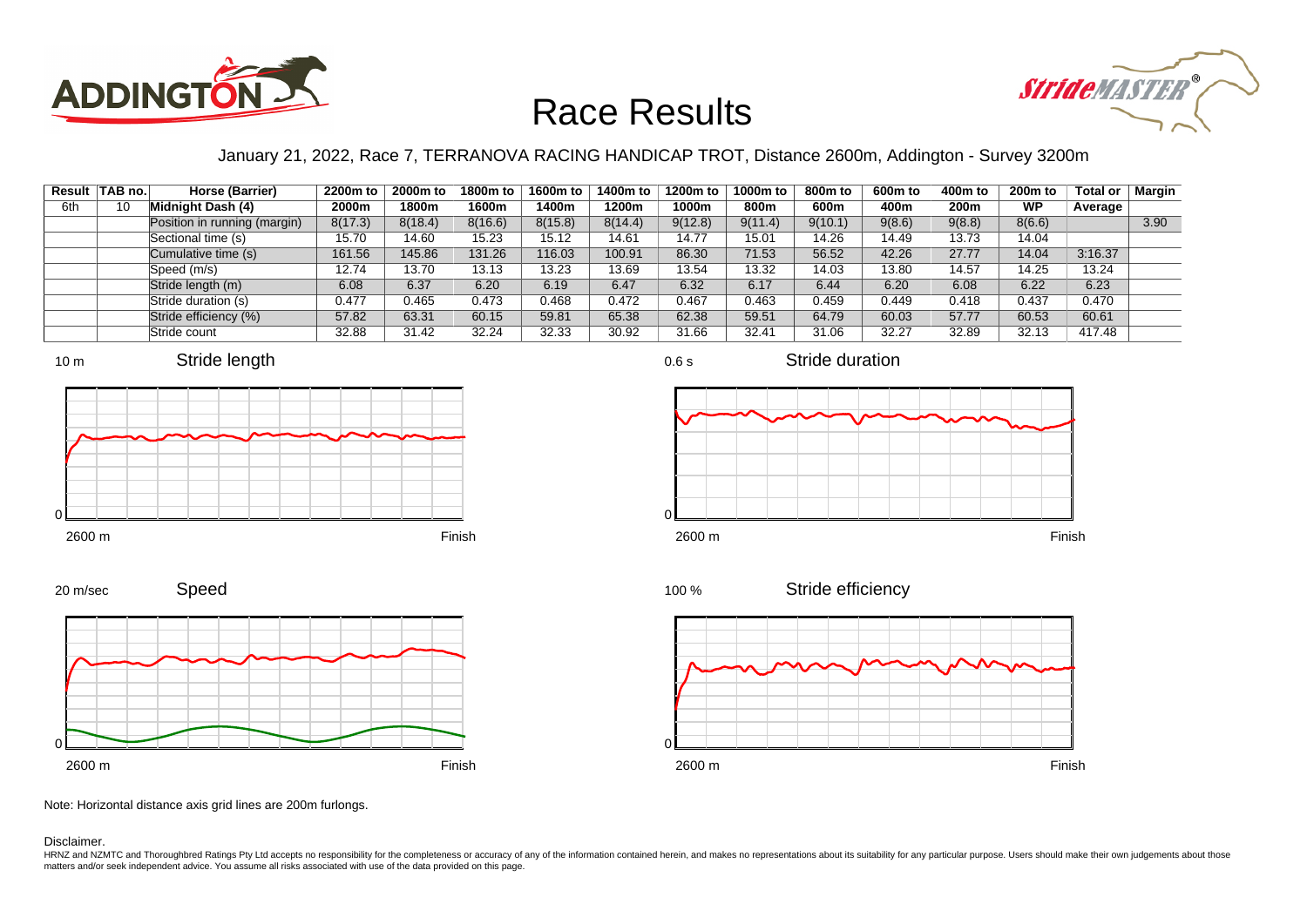



### January 21, 2022, Race 7, TERRANOVA RACING HANDICAP TROT, Distance 2600m, Addington - Survey 3200m

|     | Result TAB no. | Horse (Barrier)              | 2600 to | 2400m to |
|-----|----------------|------------------------------|---------|----------|
| 7th |                | Phoebe Onyx (7)              | 2400m   | 2200m    |
|     |                | Position in running (margin) |         | 6(12.1)  |
|     |                | Sectional time (s)           | 18.52   | 15.35    |
|     |                | Cumulative time (s)          | 196.62  | 178.10   |
|     |                | Speed (m/s)                  | 10.80   | 13.03    |
|     |                | Stride length (m)            | 5.76    | 5.97     |
|     |                | Stride duration (s)          | 0.437   | 0.459    |
|     |                | Stride efficiency (%)        | 51.89   | 55.77    |
|     |                | Stride count                 | 34.71   | 33.48    |

Disclaimer.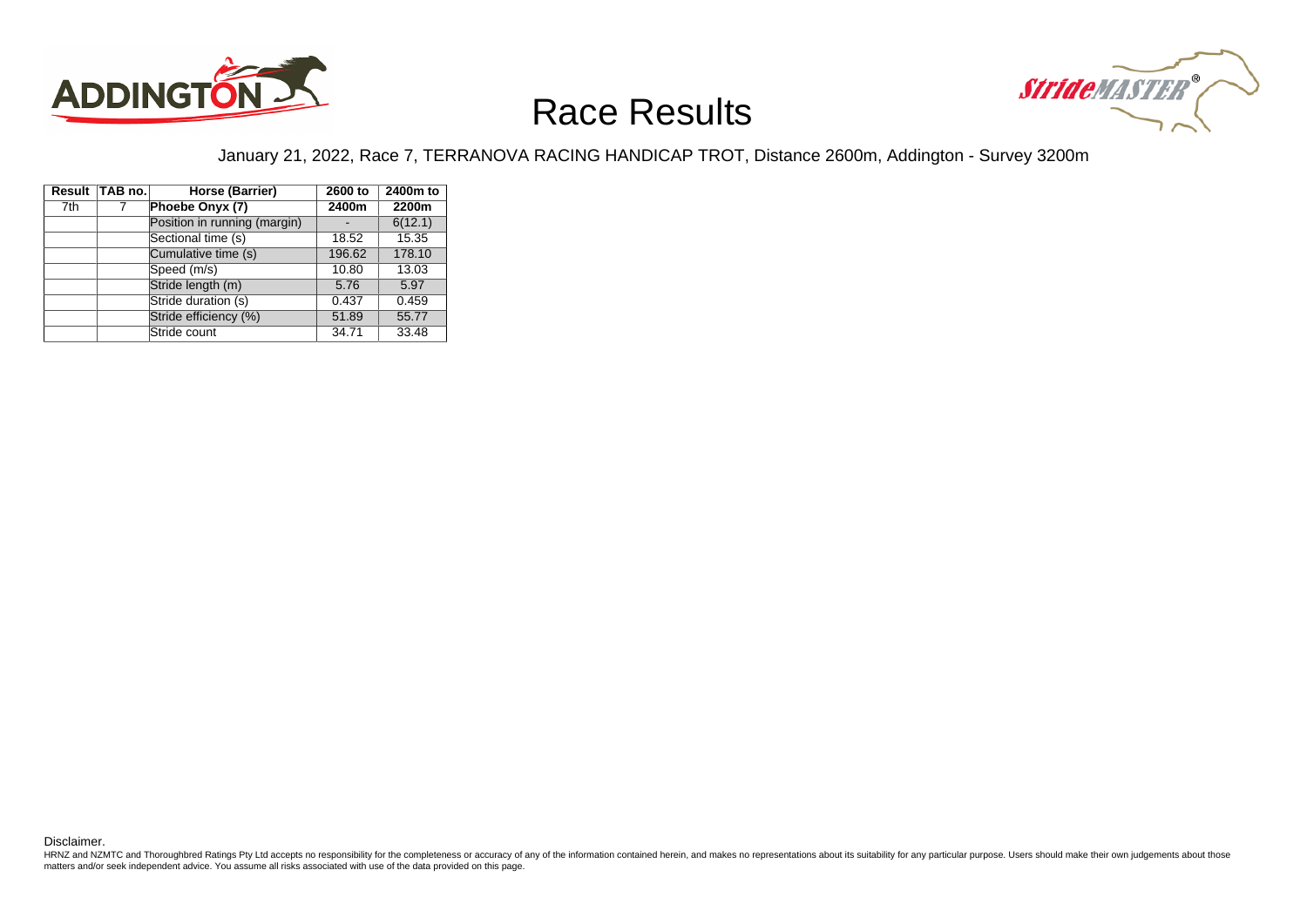



### January 21, 2022, Race 7, TERRANOVA RACING HANDICAP TROT, Distance 2600m, Addington - Survey 3200m

|     | Result TAB no. | Horse (Barrier)              | 2200m to | 2000m to | 1800m to | 1600m to | 1400m to | 1200m to | 1000m to | 800m to | 600m to | 400m to | $200m$ to | Total or | Margin |
|-----|----------------|------------------------------|----------|----------|----------|----------|----------|----------|----------|---------|---------|---------|-----------|----------|--------|
| 7th |                | Phoebe Onyx (7)              | 2000m    | 1800m    | 1600m    | 400m     | 1200m    | 1000m    | 800m     | 600m    | 400m    | 200m    | <b>WP</b> | Average  |        |
|     |                | Position in running (margin) | 5(10.6)  | 5(10.2)  | 5(9.8)   | 5(8.9)   | 5(8.5)   | 5(6.6)   | 5(5.4)   | 5(3.9)  | 4(3.3)  | 4(3.1)  | 5(3.7)    |          | 5.20   |
|     |                | Sectional time (s)           | 15.45    | 14.84    | 15.22    | 15.27    | 14.55    | 14.81    | 14.97    | 14.42   | 14.42   | 14.19   | 14.61     |          |        |
|     |                | Cumulative time (s)          | 162.75   | 147.30   | 132.46   | 17.24    | 101.97   | 87.42    | 72.61    | 57.64   | 43.22   | 28.80   | 14.61     | 3:16.62  |        |
|     |                | Speed (m/s)                  | 12.94    | 13.48    | 13.14    | 13.10    | 13.75    | 13.50    | 13.36    | 13.87   | 13.87   | 14.09   | 13.69     | 13.22    |        |
|     |                | Stride length (m)            | 5.87     | 6.07     | 5.94     | 5.97     | 6.15     | 6.05     | 5.97     | 6.19    | 6.03    | 5.94    | 5.93      | 5.99     |        |
|     |                | Stride duration (s)          | 0.454    | 0.450    | 0.452    | 0.456    | 0.447    | 0.448    | 0.447    | 0.446   | 0.434   | 0.422   | 0.433     | 0.453    |        |
|     |                | Stride efficiency (%)        | 53.87    | 57.55    | 55.21    | 55.75    | 59.08    | 57.26    | 55.77    | 59.85   | 56.76   | 55.23   | 55.02     | 56.02    |        |
|     |                | Stride count                 | 34.06    | 32.95    | 33.65    | 33.48    | 32.53    | 33.04    | 33.48    | 32.32   | 33.19   | 33.64   | 33.71     | 434.24   |        |











Stride duration







Note: Horizontal distance axis grid lines are 200m furlongs.

Speed

Disclaimer.

20 m/sec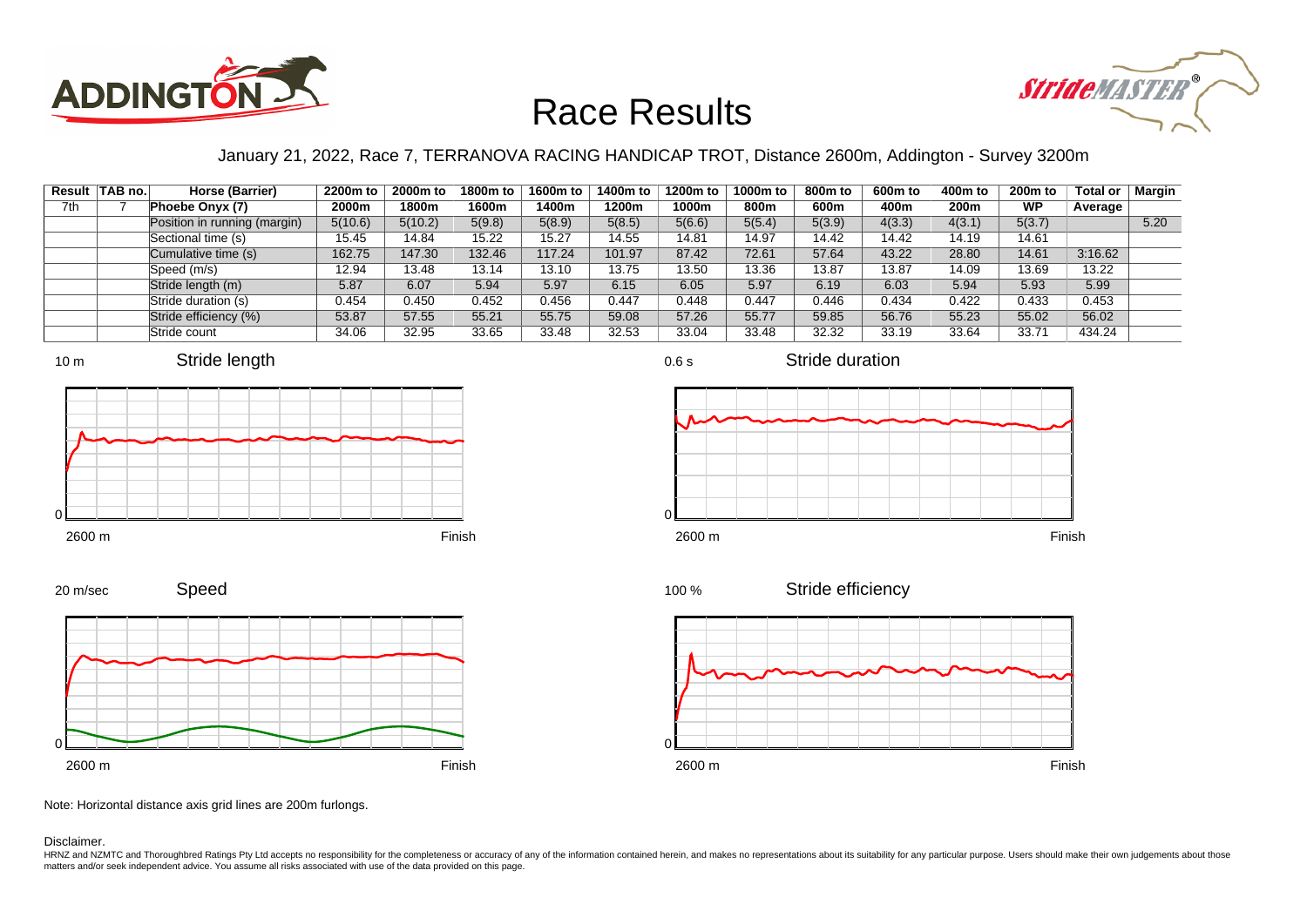



### January 21, 2022, Race 7, TERRANOVA RACING HANDICAP TROT, Distance 2600m, Addington - Survey 3200m

|     | Result TAB no. | Horse (Barrier)              | 2600 to | 2400m to |
|-----|----------------|------------------------------|---------|----------|
| 8th | 6              | <b>Majestic Chick (3)</b>    | 2400m   | 2200m    |
|     |                | Position in running (margin) |         | 10(18.7) |
|     |                | Sectional time (s)           | 19.40   | 15.64    |
|     |                | Cumulative time (s)          | 196.63  | 177.23   |
|     |                | Speed (m/s)                  | 10.31   | 12.79    |
|     |                | Stride length (m)            | 5.17    | 5.73     |
|     |                | Stride duration (s)          | 0.451   | 0.449    |
|     |                | Stride efficiency (%)        | 41.82   | 51.39    |
|     |                | Stride count                 | 38.66   | 34.87    |

Disclaimer.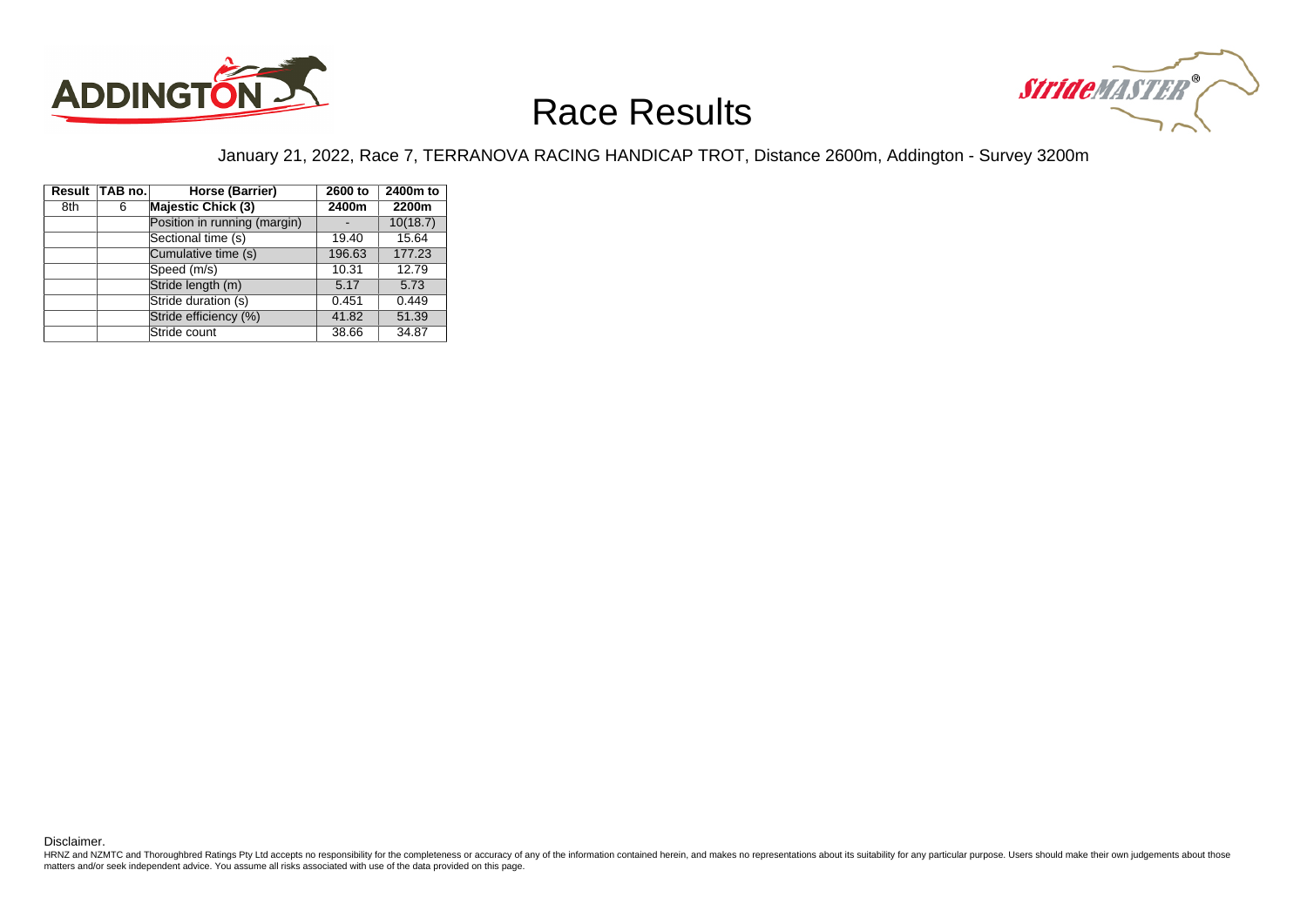



### January 21, 2022, Race 7, TERRANOVA RACING HANDICAP TROT, Distance 2600m, Addington - Survey 3200m

|     | Result TAB no. | Horse (Barrier)              | 2200m to | 2000m to | 1800m to | 1600m to | 1400m to | 1200m to | 1000m to | 800m to | 600m to | 400m to | 200 <sub>m</sub> to | <b>Total or</b> | <b>Margin</b> |
|-----|----------------|------------------------------|----------|----------|----------|----------|----------|----------|----------|---------|---------|---------|---------------------|-----------------|---------------|
| 8th |                | <b>Majestic Chick (3)</b>    | 2000m    | 1800m    | 1600m    | l 400m   | 1200m    | 1000m    | 800m     | 600m    | 400m    | 200m    | <b>WP</b>           | Average         |               |
|     |                | Position in running (margin) | 9(19.0)  | 9(20.6)  | 9(18.5)  | 9(17.7)  | 9(16.6)  | 8(12.2)  | 6(6.6)   | 6(5.5)  | 7(5.7)  | 7(5.7)  | 7(5.8)              |                 | 5.30          |
|     |                | Sectional time (s)           | 15.78    | 14.54    | 15.25    | 15.15    | 14.14    | 14.07    | 15.04    | 14.55   | 14.45   | 14.11   | 14.51               |                 |               |
|     |                | Cumulative time (s)          | 161.59   | 145.81   | 131.27   | 116.02   | 100.87   | 86.73    | 72.66    | 57.62   | 43.07   | 28.62   | 14.51               | 3:16.63         |               |
|     |                | Speed (m/s)                  | 12.67    | 13.76    | 13.11    | 13.20    | 14.14    | 14.21    | 13.30    | 13.75   | 13.84   | 14.17   | 13.78               | 13.22           |               |
|     |                | Stride length (m)            | 5.67     | 5.98     | 5.82     | 5.84     | 6.08     | 6.10     | 5.90     | 5.98    | 6.00    | 5.88    | 5.85                | 5.84            |               |
|     |                | Stride duration (s)          | 0.448    | 0.435    | 0.444    | 0.442    | 0.430    | 0.429    | 0.444    | 0.435   | 0.434   | 0.415   | 0.424               | 0.442           |               |
|     |                | Stride efficiency (%)        | 50.29    | 55.95    | 52.90    | 53.32    | 57.78    | 58.20    | 54.45    | 55.96   | 56.27   | 54.06   | 53.41               | 53.27           |               |
|     |                | Stride count                 | 35.26    | 33.42    | 34.37    | 34.24    | 32.89    | 32.77    | 33.88    | 33.42   | 33.33   | 34.00   | 34.21               | 445.32          |               |











Speed









Note: Horizontal distance axis grid lines are 200m furlongs.

Disclaimer.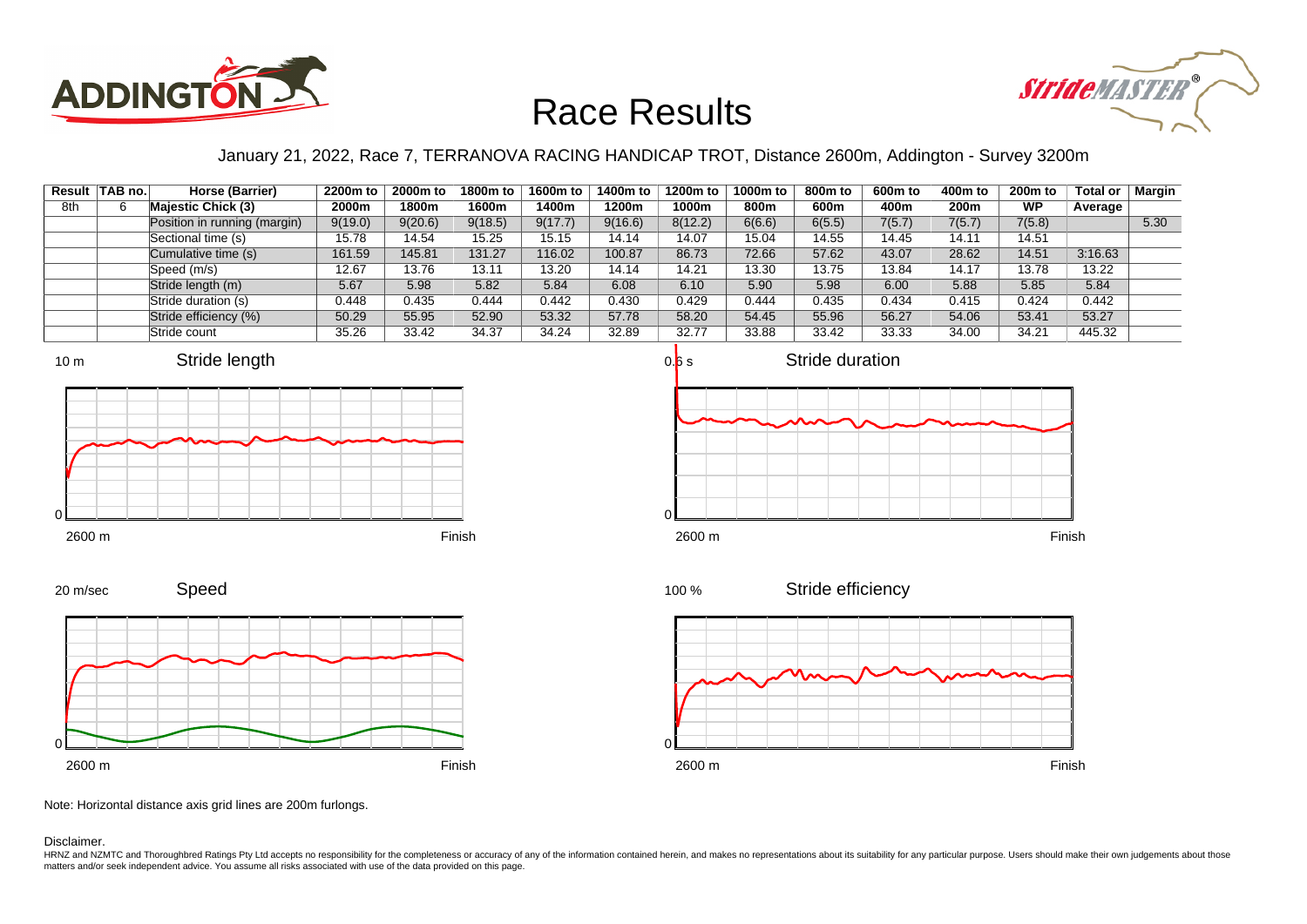



### January 21, 2022, Race 7, TERRANOVA RACING HANDICAP TROT, Distance 2600m, Addington - Survey 3200m

|     | Result TAB no. | Horse (Barrier)              | 2600 to | 2400m to |
|-----|----------------|------------------------------|---------|----------|
| 9th | 9              | American Pride (1)           | 2400m   | 2200m    |
|     |                | Position in running (margin) |         | 8(16.2)  |
|     |                | Sectional time (s)           | 19.00   | 15.44    |
|     |                | Cumulative time (s)          | 197.17  | 178.17   |
|     |                | Speed (m/s)                  | 10.53   | 12.95    |
|     |                | Stride length (m)            | 5.92    | 6.32     |
|     |                | Stride duration (s)          | 0.477   | 0.488    |
|     |                | Stride efficiency (%)        | 54.82   | 62.44    |
|     |                | Stride count                 | 33.77   | 31.64    |

Disclaimer.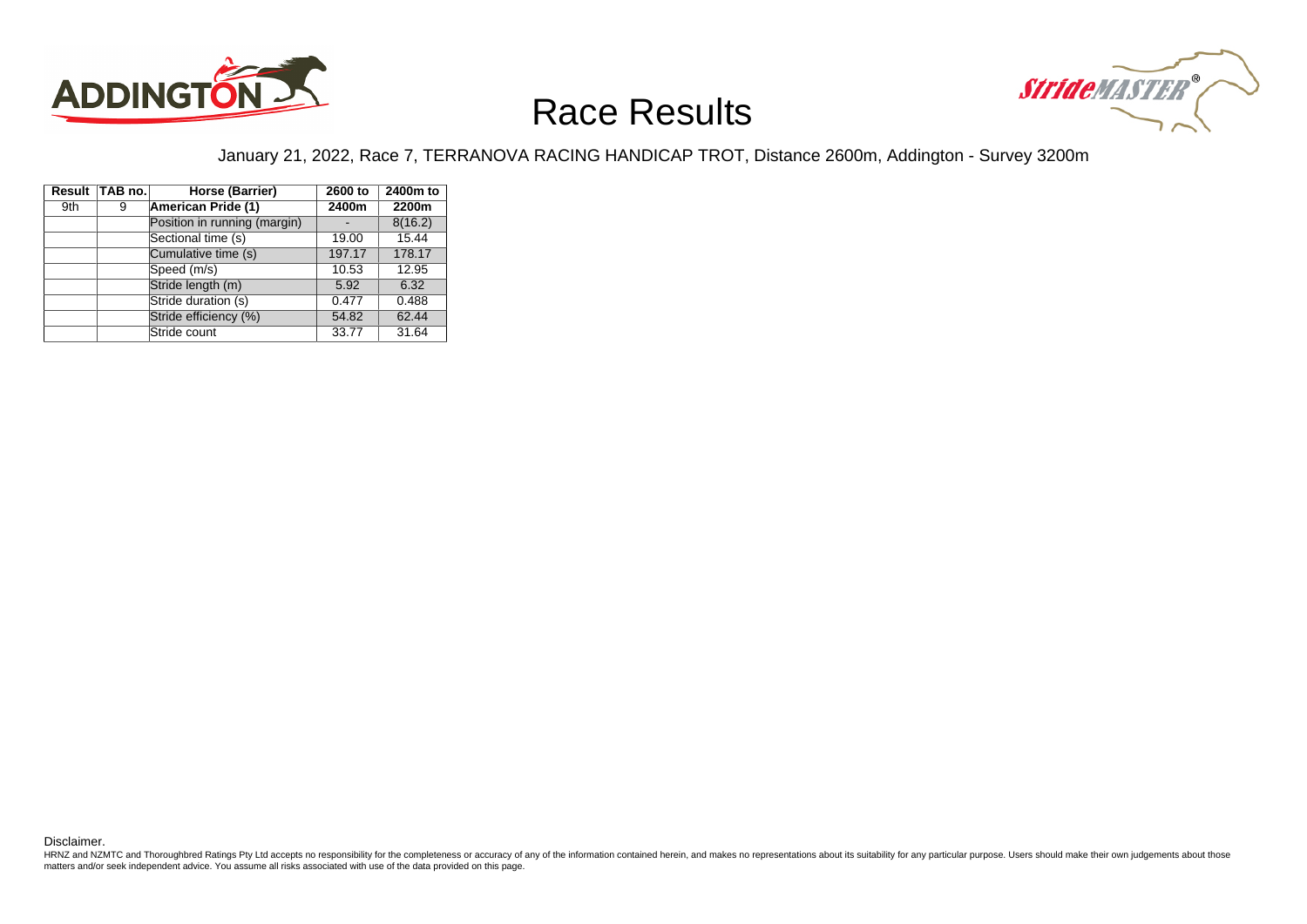



### January 21, 2022, Race 7, TERRANOVA RACING HANDICAP TROT, Distance 2600m, Addington - Survey 3200m

|     | Result TAB no. | Horse (Barrier)              | 2200m to | 2000m to | 1800m to | 1600m to | 1400m to | 1200m to | 1000m to | 800m to | 600m to | 400m to          | 200 <sub>m</sub> to | <b>Total or</b> | Margin |
|-----|----------------|------------------------------|----------|----------|----------|----------|----------|----------|----------|---------|---------|------------------|---------------------|-----------------|--------|
| 9th |                | American Pride (1)           | 2000m    | 1800m    | 1600m    | l 400m   | 1200m    | 1000m    | 800m     | 600m    | 400m    | 200 <sub>m</sub> | <b>WP</b>           | Average         |        |
|     |                | Position in running (margin) | 7(15.2)  | 7(15.6)  | 7(14.6)  | 7(14.5)  | 7(13.0)  | 7(11.1)  | 8(9.3)   | 8(8.6)  | 8(7.2)  | 8(7.7)           | 9(7.8)              |                 | 8.30   |
|     |                | Sectional time (s)           | 15.59    | 14.72    | 15.37    | 15.09    | 14.56    | 14.71    | 15.09    | 14.29   | 14.54   | 14.10            | 14.67               |                 |        |
|     |                | Cumulative time (s)          | 162.73   | 147.14   | 132.42   | 17.05    | 101.96   | 87.40    | 72.69    | 57.60   | 43.31   | 28.77            | 14.67               | 3:17.17         |        |
|     |                | Speed (m/s)                  | 12.83    | 13.59    | 13.01    | 13.25    | 13.74    | 13.60    | 13.25    | 14.00   | 13.76   | 14.18            | 13.63               | 13.19           |        |
|     |                | Stride length (m)            | 6.16     | 6.39     | 6.21     | 6.35     | 6.46     | 6.45     | 6.22     | 6.47    | 6.27    | 6.36             | 6.43                | 6.31            |        |
|     |                | Stride duration (s)          | 0.480    | 0.470    | 0.477    | 0.479    | 0.470    | 0.474    | 0.470    | 0.462   | 0.456   | 0.449            | 0.471               | 0.478           |        |
|     |                | Stride efficiency (%)        | 59.21    | 63.71    | 60.22    | 63.10    | 65.31    | 65.02    | 60.54    | 65.36   | 61.50   | 63.27            | 64.53               | 62.13           |        |
|     |                | Stride count                 | 32.49    | 31.32    | 32.22    | 31.47    | 30.94    | 31.01    | 32.13    | 30.92   | 31.88   | 31.43            | 31.12               | 412.34          |        |





2600 m Finish

Stride efficiency 100 %



Note: Horizontal distance axis grid lines are 200m furlongs.

Speed

Disclaimer.

0

20 m/sec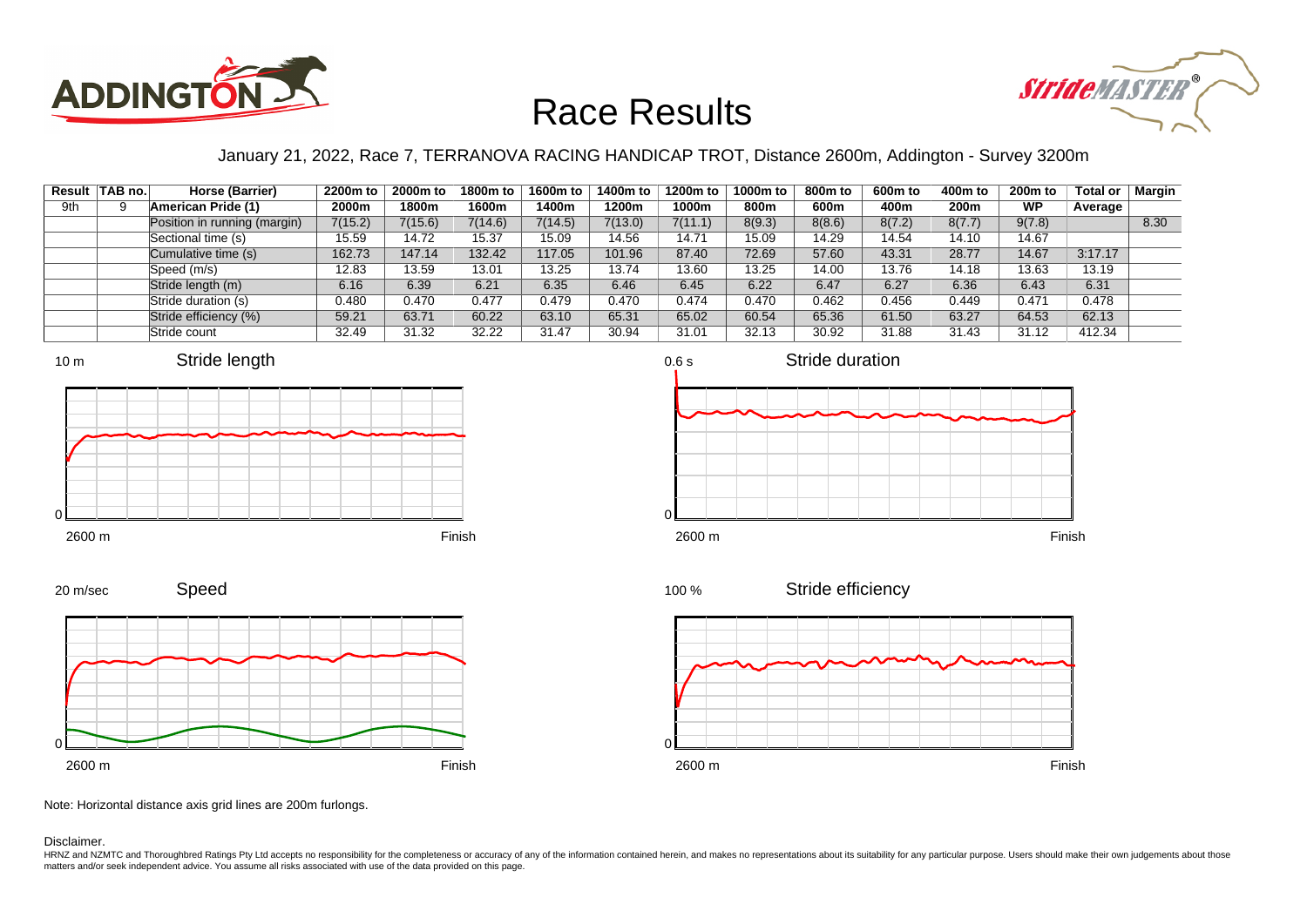



### January 21, 2022, Race 7, TERRANOVA RACING HANDICAP TROT, Distance 2600m, Addington - Survey 3200m

|                  | Result TAB no. | Horse (Barrier)              | 2600 to | 2400m to |
|------------------|----------------|------------------------------|---------|----------|
| 10 <sub>th</sub> | 3              | Missalyssa (2)               | 2400m   | 2200m    |
|                  |                | Position in running (margin) |         | 3(3.6)   |
|                  |                | Sectional time (s)           | 17.15   | 19.15    |
|                  |                | Cumulative time (s)          | 197.40  | 180.25   |
|                  |                | Speed (m/s)                  | 11.67   | 10.44    |
|                  |                | Stride length (m)            | 5.12    | 4.80     |
|                  |                | Stride duration (s)          | 0.439   | 0.460    |
|                  |                | Stride efficiency (%)        | 40.98   | 36.00    |
|                  |                | Stride count                 | 39.06   | 41.67    |

Disclaimer.